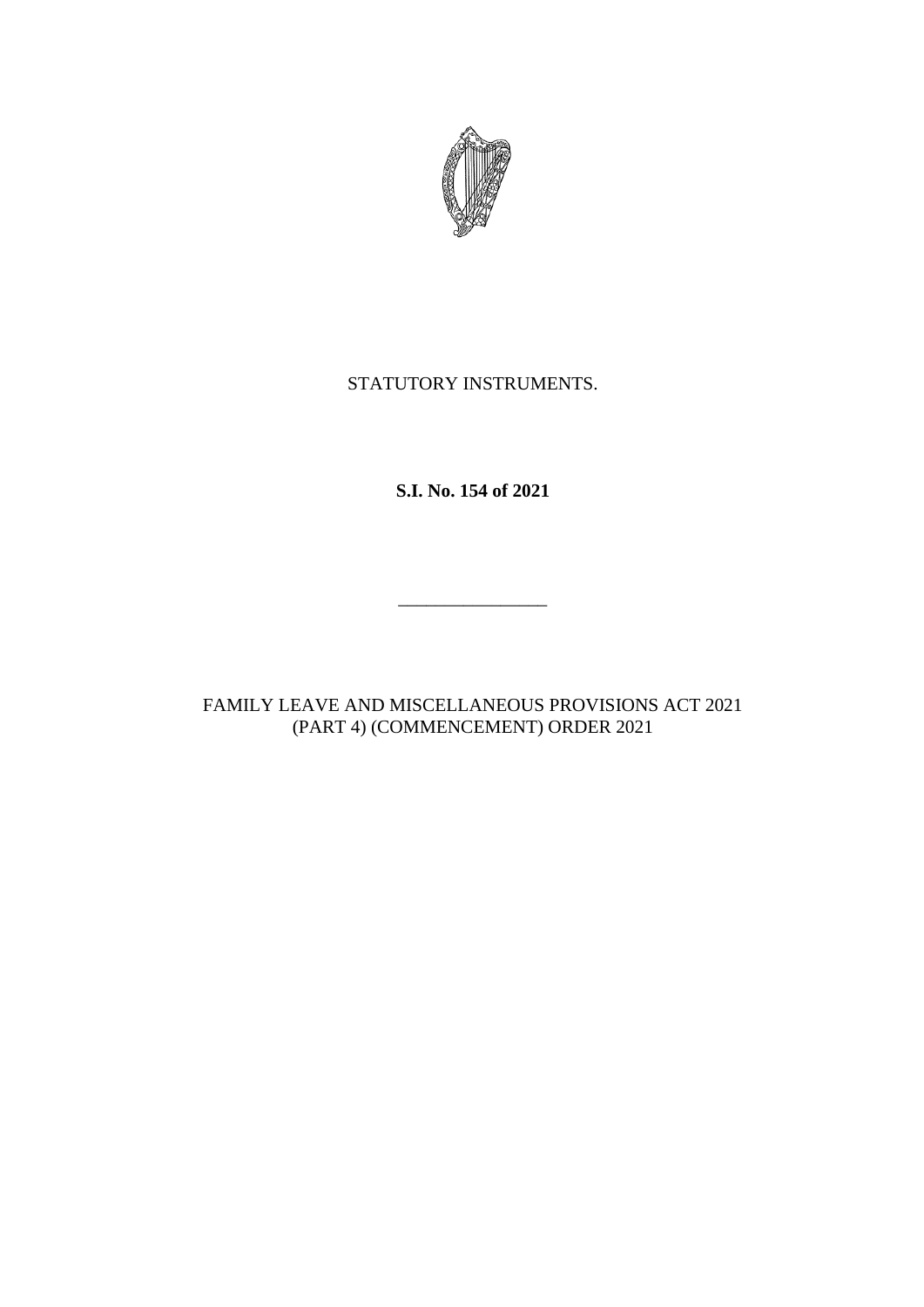## S.I. No. 154 of 2021

### FAMILY LEAVE AND MISCELLANEOUS PROVISIONS ACT 2021 (PART 4) (COMMENCEMENT) ORDER 2021

I, HEATHER HUMPHREYS, Minister for Social Protection, in exercise of the powers conferred on me by section 1(3) of the Family Leave and Miscellaneous Provisions Act 2021 (No. 4 of 2021), hereby order as follows:

1. This Order may be cited as the Family Leave and Miscellaneous Provisions Act 2021 (Part 4) (Commencement) Order 2021.

2. The 1st day of April 2021 is appointed as the day on which Part 4 of the Family Leave and Miscellaneous Provisions Act 2021 (No. 4 of 2021) shall come into operation.



GIVEN under my Official Seal, 31 March, 2021.

HEATHER HUMPHREYS, Minister for Social Protection.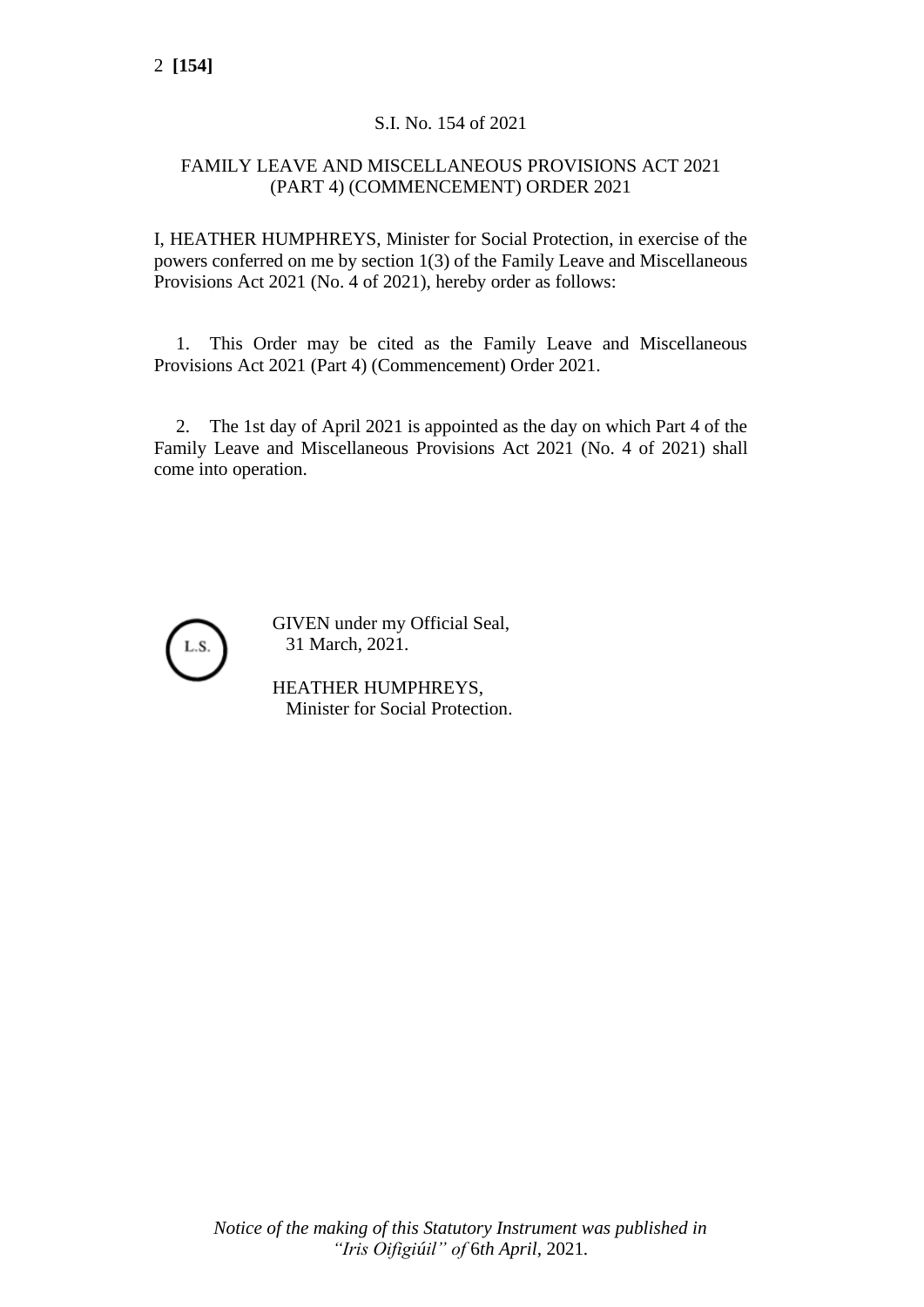#### **[154]** 3

#### EXPLANATORY NOTE

#### (*This note is not part of the Instrument and does not purport to be a legal interpretation*).

This Order provides for the commencement of Part 4 of the Family Leave and Miscellaneous Provisions Act 2021 (the "Act") with effect from 1 April 2021.

The purpose of the Act is, inter alia, to provide for an extension of the entitlement to Parent's Leave and Benefit for each qualifying parent from 2 weeks to 5 weeks, to extend the period in which Parent's Leave and Benefit can be taken to not later than two years after the birth or adoptive placement of the child; to provide for Adoptive Leave and Benefit for male same sex couples (with consequential amendments to Paternity Leave and Benefit and Parent's Leave and Benefit) and to enable adoptive couples to choose which parent may avail of Adoptive Leave.

Part 4 of the Act amends the Adoptive Benefit, Paternity Benefit, and Parent's Benefit provisions in the Social Welfare (Consolidation) Act 2005 (as amended).